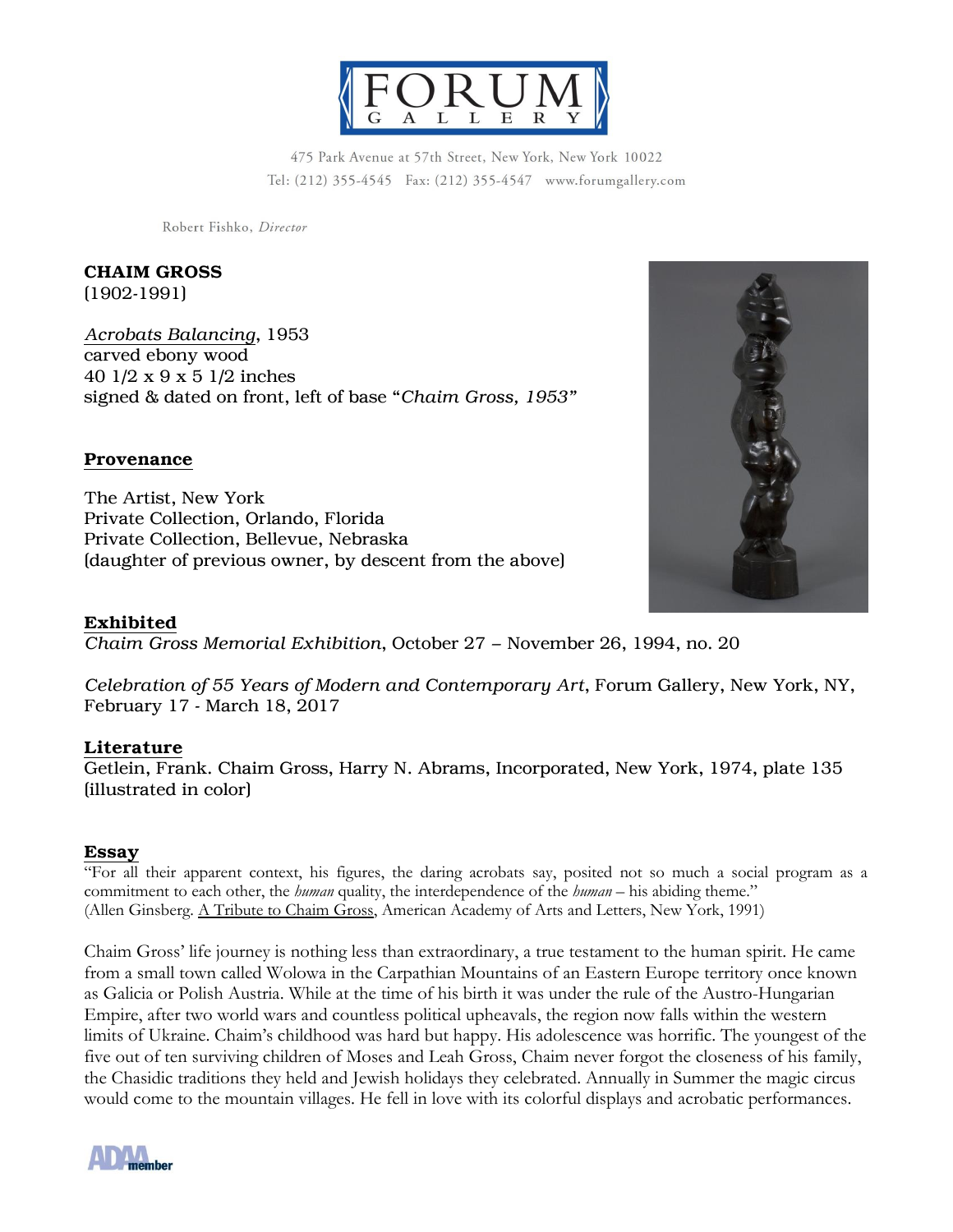The forest was his home; his father was in the lumber trade; Chaim grew up understanding and appreciating wood.

The nightmare began with the onset of World War I. In 1914 Russia invaded Austria from the East. Cossacks plundered the Gross home and abused his parents. The family dispersed, fled, hid, then regrouped in Austrian Silesia. For a time in 1916 Chaim was drafted by the Austrian army into retrieving and burying its battlefield dead. Temporary relief came in the form of the 1917 Russian Revolution and the Bolsheviks' withdrawal from the war. However, Italy's defeat of Austria in 1918 ended WWI and precipitated the collapse of the entire Austro-Hungarian Empire. The Grosses were refugees, momentarily out of danger under a provisional Socialist government in Budapest, where Chaim actually managed to study art. However, once again safety was fleeting as Hitler's future ally Miklós Horthy came to power. Chaim, his brother Abraham, were imprisoned, then deported to Vienna. On April 14, 1921, seven years after the mayhem began, Chaim and his brother arrived in New York City where they were reunited with their eldest brother Naftoli. The odyssey was over.

Penniless but safe, at last Chaim was able to focus on his passion for sculpting wood, which he did by way of "direct carving". This technique was novel and mostly employed in relation to marble. Constantin Brancusi's 1907 *The Kiss* is generally considered to be the earliest example, followed in the United States by the direct marble carvings of William Zorach, John Flanagan, and José de Creeft. The process rejected the use of carefully worked-out preliminary clay or wax models which were then scaled for transfer to marble or wood. Consistent with the improvisational tendencies of 20<sup>th</sup> century Modernism, the sculptor instead carved directly into his "block" without visual aids, spontaneously proceeding towards conclusion. In 1927 at the Art Students League, French-born sculptor Robert Laurent taught Chaim Gross how to apply the methodology to wood.

Over the years Chaim Gross' productivity was tremendous and exceeded all other  $20<sup>th</sup>$  century artists in its consistency, except perhaps for the output of the German Expressionist sculptor Ernst Barlach. Gross' greatest representational love always remained the acrobatic circus figures of his childhood. They were amongst his earliest subjects, which he continued to carve even in later years when he was dedicating his time to bronze commissions. As exemplified by the 1953 ebony sculpture *Acrobats Balancing*, his curvilinear forms tend towards wide hips and thin waists. Their proportions are distorted or exaggerated, truncated or simplified. And the figures organically amass upwards as totemic columns, their sinuous motion implied but their individual personalities preserved.

"Movement is an important factor in Gross' sculpture. Fascinated by the circus since childhood, he has consistently used acrobats, tumblers, and trapeze performers as subjects for his studies of the body, especially of women, in rhythmic action. {…} Although simplifications and distortions emphasize balance and dramatize major movements, the immediately sensed rhythm of the body remains a vital part of his work; there is a continuous and expressive interplay between an association with natural bodily movement and the abstract play of lines and curves." (Flint, Janet A. Chaim Gross: Sculpture and Drawings exhibition catalog, Smithsonian Institution Press, Washington, D.C., 1974, p 10)

Gross overcame the tragedy of his early life through his sculpture. His figures are assertions of the positive in people and in their capacity for togetherness, harmony, and peace. Gross devoted himself to his craft with the same spirituality and religiosity with which he embraced his own two children and beautiful marriage of six decades. His association with New York's Educational Art Alliance began in 1927 and remarkably lasted a half century. For a time, classes there were given in Yiddish, the *lingua franca* of the immigrant Jewish population to the United States, which Chaim spoke along with German, Swabian, Polish, Ukrainian, Hungarian, and Hebrew. His most acclaimed artists friends included the sculptors Alexander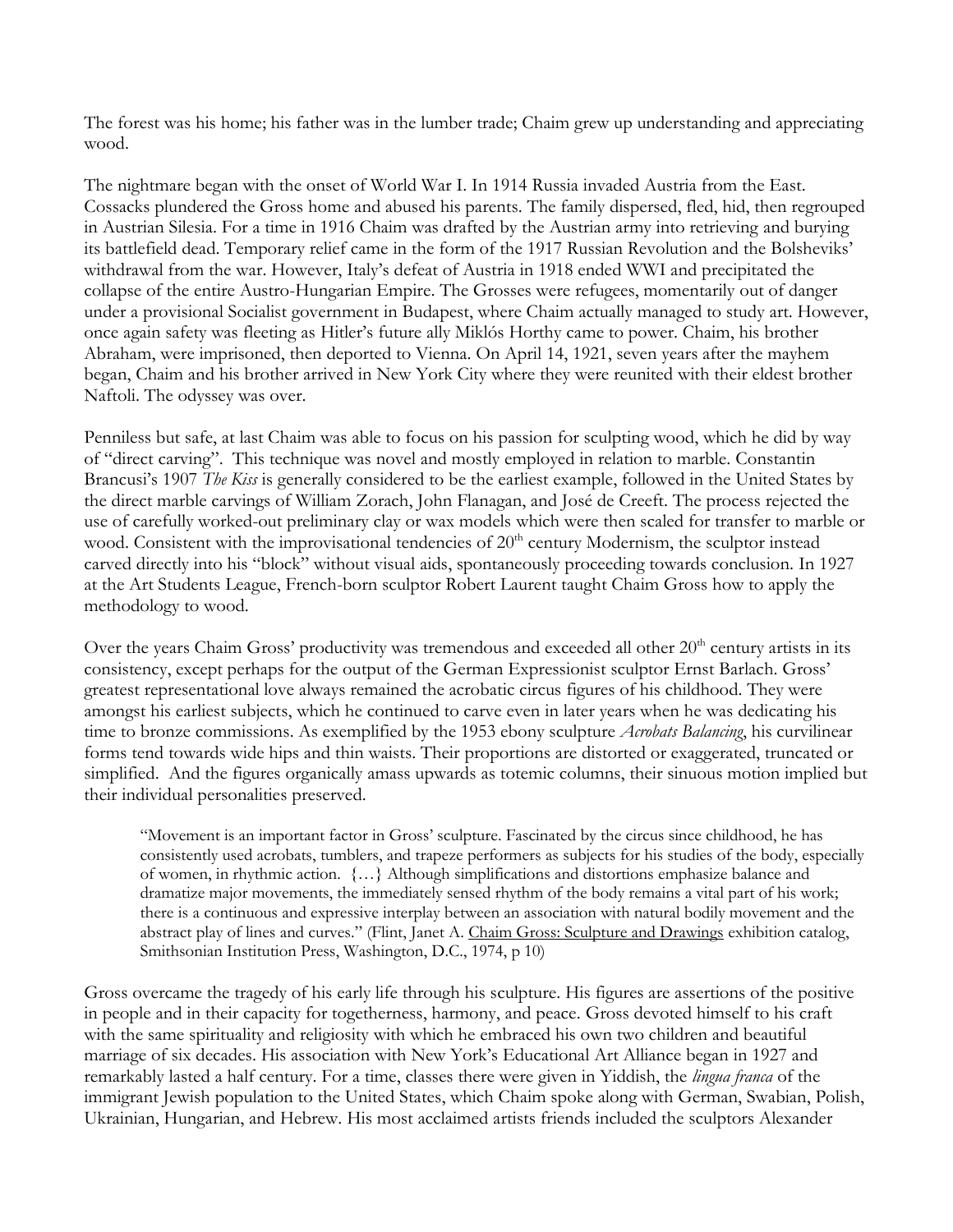Calder, Jacques Lipchitz, Ossip Zadkine, Gaston Lachaise and painters Arshile Gorky, Willem de Kooning, Marc Chagall and Max Ernst. With examples of his sculpture already in major institutional collections about the United States and in Israel, in 1977 the Jewish Museum of New York gave Chaim Gross (then aged 73) a retrospective of his sculpture, paintings, watercolors, and prints. Such was the realization of the life journey of a young boy from a rustic mountain village in the vast forests of Eastern Europe.



Gross, *My Sister Sarah -- In Memoriam, 1947*, carved cocobolo wood of his sister and child who perished in the Holocaust (coll. The Renee & Chaim Gross Foundation, New York)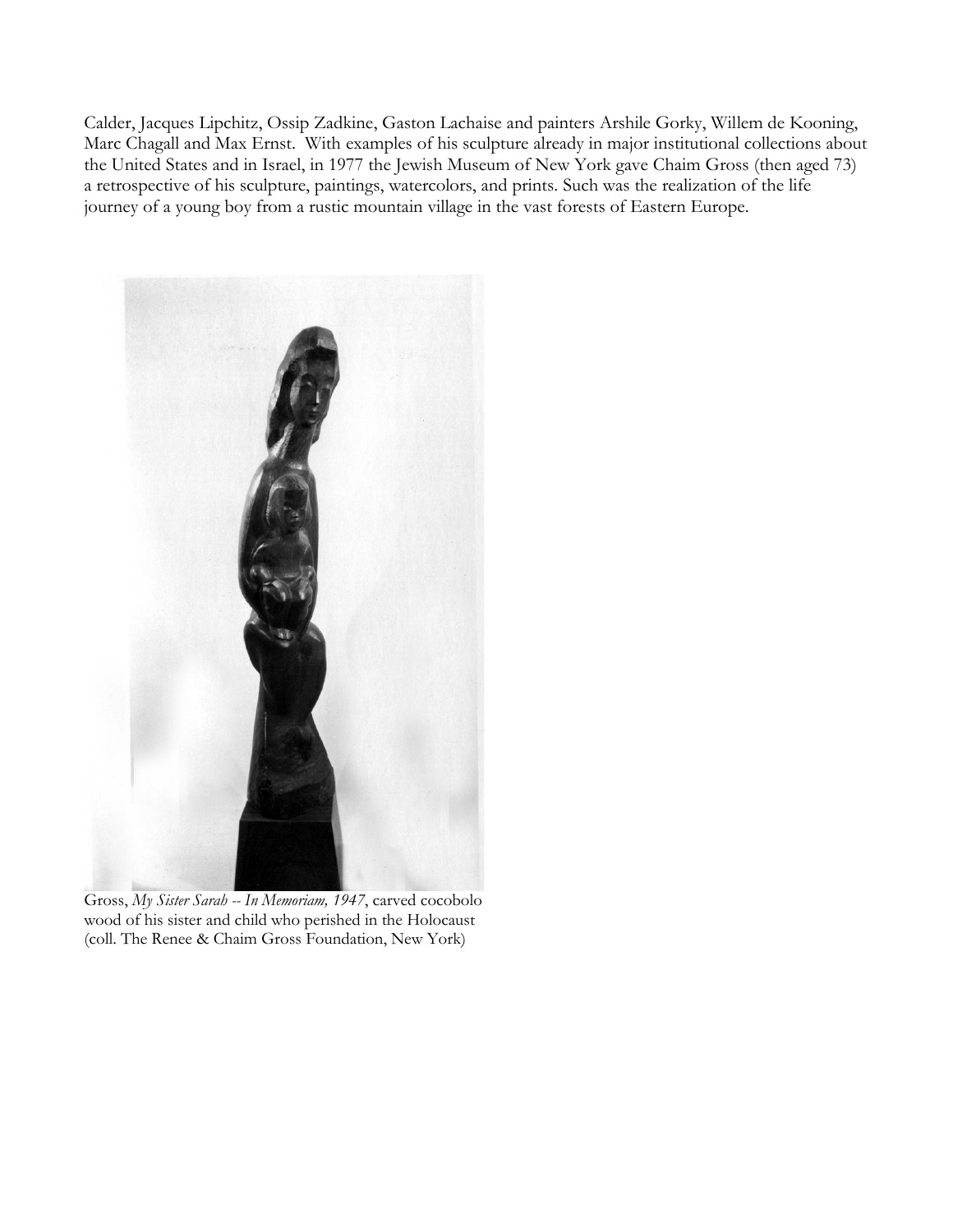

Gross, *Aerialist*, 1935 Sabicu wood (coll. Estate of the artist)



Robert Laurent*, Flirtation,* 1921, carved mahogany (Private Collection)